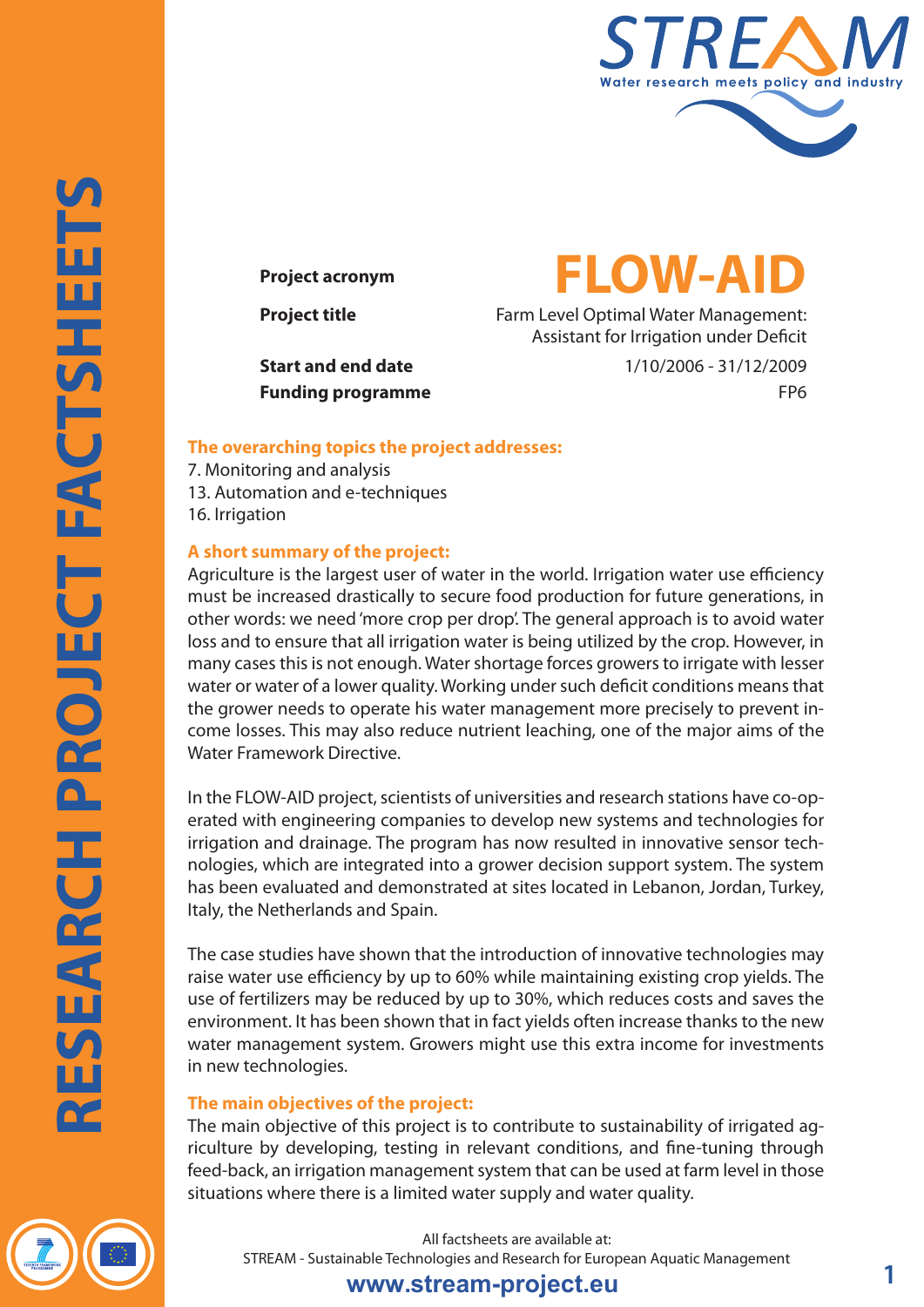

The system can also serve as an assistant for communication with higher level water management systems at basin scale for long and short term water use planning and prediction. This project integrates innovative sensor technologies into a decision support system for irrigation management, taking into consideration relevant factors in a number of third country partners. The involvement of SME`s in the development ensures a fast application of the results.

The specific targets are:

1. Sensor technology (hardware): Develop and test new and innovative, but simple and affordable, technical concepts for irrigation under deficit conditions, that can be used at farm level in a large variety of set-ups and constraints, particularly:

WP1: Innovative monitoring tools (dielectric solid-state tensiometer). WP2: Wireless, low-power data networks.

2. Decision support (software): Develop a water management decision support system (DSS) that contains:

WP3: Expert system (off-line/long-term) to assist in farm zoning and crop plan, in view of expected water availability (amount and quality), with link to Basin Management.

WP4: A crop response module that can be incorporated into the irrigation scheduler.

WP5: Irrigation scheduling (on-line/short-term) module that allocates available water(s) among several plots and schedules irrigation for each one, with link to Basin Management.

3. Calibrate in view of relevant factors: Set-up 4 test-sites in various market conditions, with different irrigation structures, crop types, local water supplies and constraints. Adapt the general concept of water management to the local situation by using appropriate parts of it, and integrate and test this hard- and software at the test-site.

WP6: Test site in Lebanon. WP7: Test site in Jordan. WP8: Test site in Turkey. WP9: Test site in Italy.

**Dissemination activities and events planned within the project:** Project activities are finished.

#### **Link to EU water policy:**

1. Water Framework Directive 10. Water Scarcity and Drought Policy

#### **The project is focused to these stakeholders:**

- 2. Research sector
- 3. Policy sector
- 4. Private sector business
- 5. End users and General public

All factsheets are available at: STREAM - Sustainable Technologies and Research for European Aquatic Management

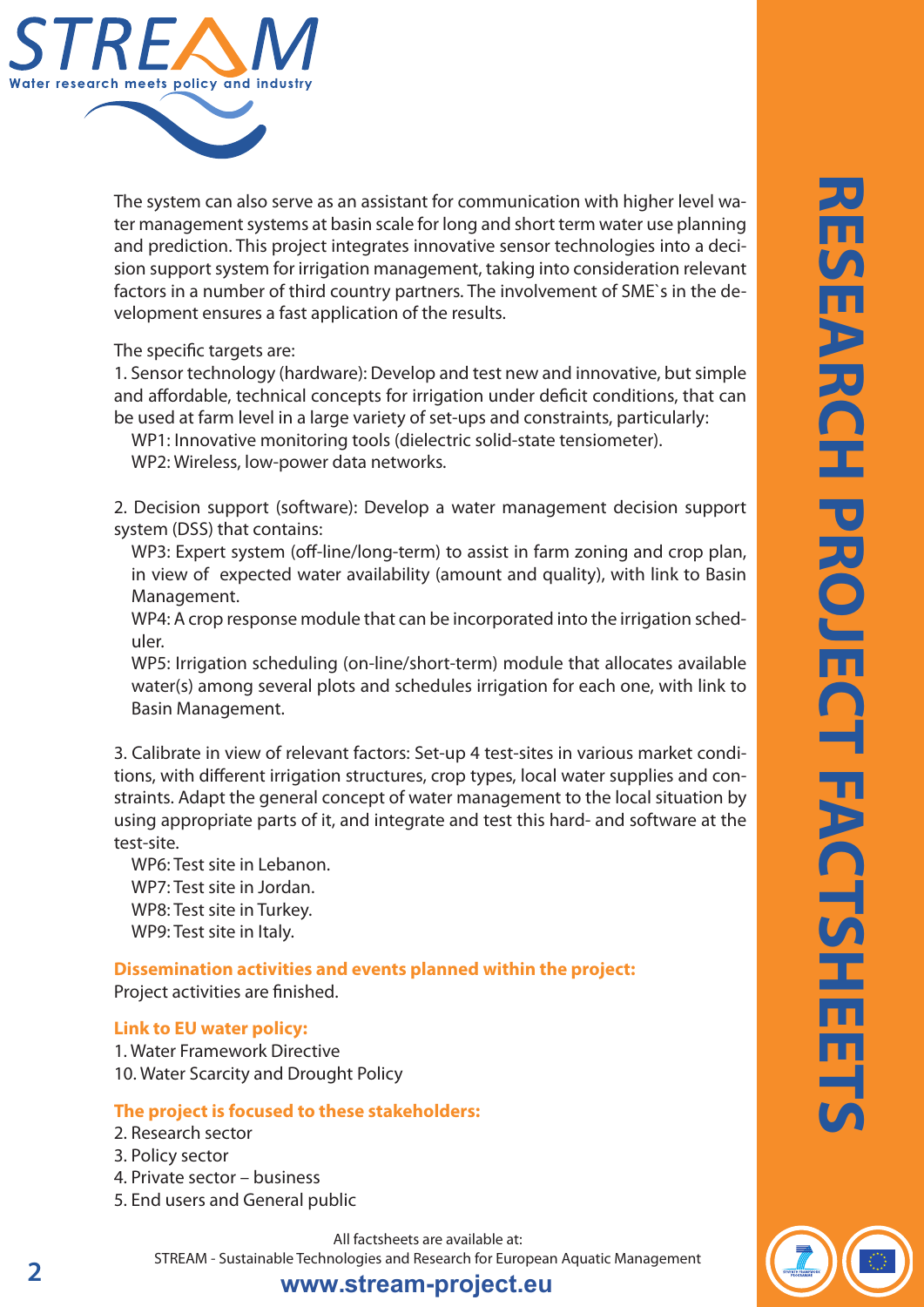

#### **The main results the project already achieved:**

Industry and SME's may take up the following research results to build new hardware and software for deficit irrigation systems:

1. Low-cost sensor and controller technology: a solid-state tensiometer; a wireless, low-power sensor network for soil moisture and EC sensors; an irrigation controller for optimal irrigation scheduling.

2. A Decision Support (Expert) System to assist in farm zoning and crop planning, in view of expected water availability (amount and quality); a crop response model for deficit irrigation; and a deficit irrigation scheduling module that allocates available water(s) among several plots.

The SME partner's involvement already ensures that the results will be implemented in a short time into appropriate products for the end-user irrigation market. The participation of the Mediterranean test-sites ensures that the final products will also be fine-tuned to the [economic and physical] conditions of non-European markets, where the largest growth for irrigation equipment is expected.

Case studies have shown that compared to current practices, by using innovative technologies, the water use efficiency can be raised up to 10% while maintaining the existing crop yields. Application of new technologies cost money. Some case studies have shown that by using technology and adapting strategies one could even raise the productivity up to 10%, while the amounts of water and nutrients being used where less than current practices. By using treated waste water farmers could benefit from the already available nutrients in these water sources.

#### **The main deliverables, available dissemination material and education material from the project:**

• [1 policy brief](http://cordis.europa.eu/documents/documentlibrary/124584981EN6.pdf) (Science and Technology for Efficient Irrigation - Tools for growers to cope with water scarcity and the Water Framework Directive)

• [7 technology briefs](http://www.flow-aid.wur.nl/NR/rdonlyres/92220DBD-17D7-4B30-B78B-3F6B64C6A2A6/112923/FLOWAIDhandoutfinalworkshop.pdf) (A new sensor to measure matric potential: The dielectric tensiometer; Wireless sensor systems for irrigation management: High density measurement of soil moisture, EC and temperature; A Crop Planning and Farm Zoning Tool; Crop stress response model: Assessment of crop yield response to water and salinity stress; Optimal management of irrigation under scarcity: A decision support system, description and working of the system; Sensor activated Irrigation Controllers: Precise management of irrigation water to minimise environmental damage & wastage; Sensor Activated Fertigation Controllers: Managing fertigation and dual water irrigation in container crops)

• [5 case study results](http://www.flow-aid.wur.nl/NR/rdonlyres/92220DBD-17D7-4B30-B78B-3F6B64C6A2A6/112923/FLOWAIDhandoutfinalworkshop.pdf) (LEBANON: Optimizing Farm Water management Using Smart Irrigation Controller: Field grown eggplants under different irrigation regimes; JOR-DAN: Irrigation strategy with dual quality water: Irrigation with Fresh and Treated Wastewater under full and deficit soil moisture conditions for Tomato Crop; TURKEY: More yield, less water and less leaching: Minimization of leaching for cucumber grown in greenhouses under mild winter conditions; ITALY: Dual Water Irrigation of Pot Ornamentals: Saving water resources in ornamental nursery industry; THE NETHERLANDS: More yield, more quality and less emission of nitrate: Soil grown Iceberg lettuce under rain-fed conditions.)

> All factsheets are available at: STREAM - Sustainable Technologies and Research for European Aquatic Management

### **www.stream-project.eu 3**